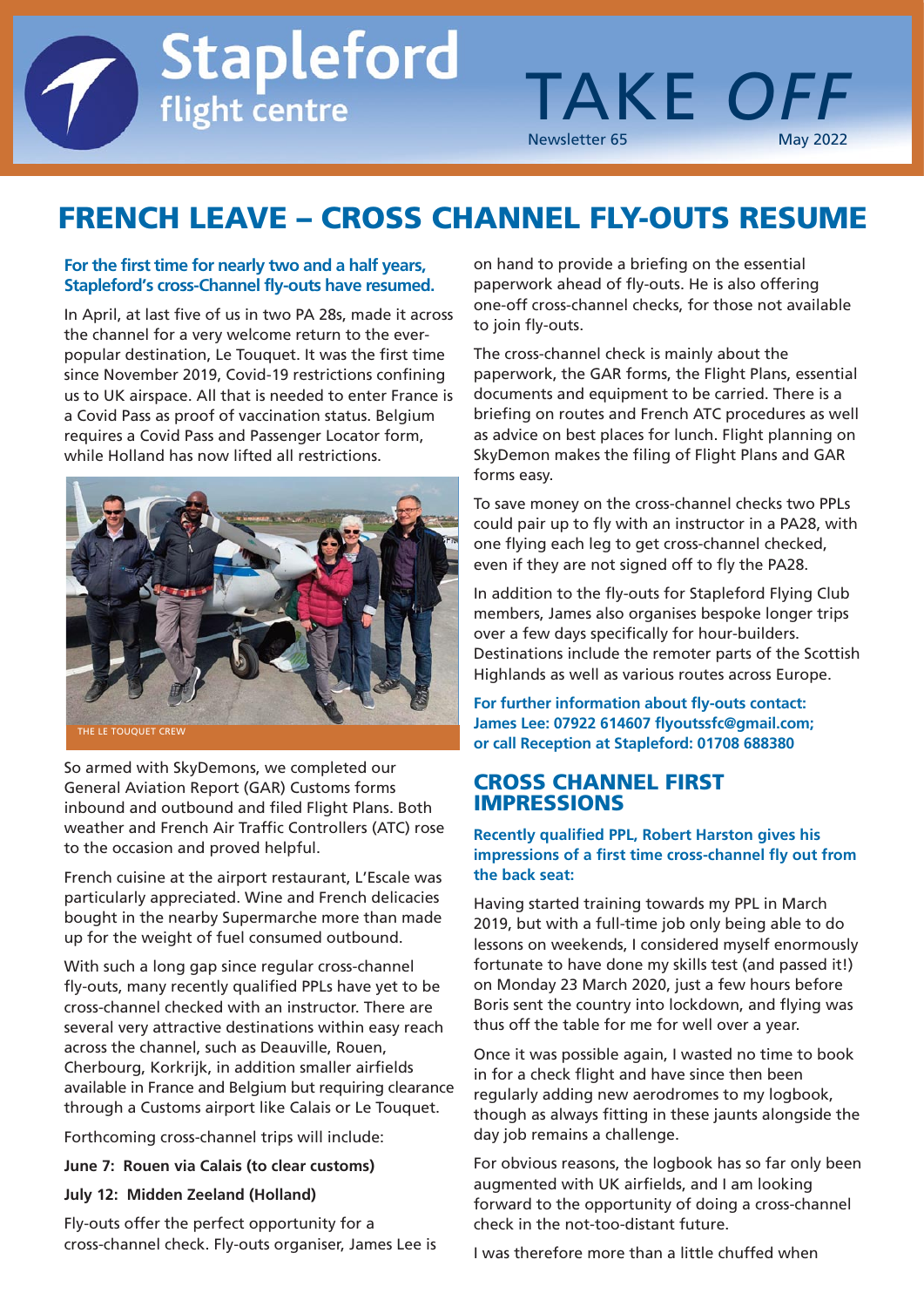

regular fly-outers Sue Rose and Amy Chau enthusiastically agreed to my slightly cheeky request to back-seat with them in a PA28 on the recent fly-out to Le Touquet. \*

Even though I was not flying I certainly enjoyed the day and above all gained valuable insights by observing from the back seat. I had the opportunity to watch the GAR forms being submitted and Flight Plans filed and to experience both flights across the channel, including the new (to me) terminology of "coasting out", "report mid-channel" and requesting a Flight Information Service rather than a Basic Service from French ATC.

The whole experience of flying somewhere as a group really made for a wonderful and stimulating day. Integral elements were also the lunch in the apron-facing restaurant, and the jolly trip to the Carrefour supermarket, from which we all emerged laden with goodies!

I would urge anyone who has recently achieved their PPL to make use of the opportunities these fly-outs offer. There is a lot to be said for a flight with a group of other pilots whose experiences on the same trip present another possibility to learn from each other.

**\*Editor's note: Robert was a most welcome and helpful back-seater, who understood French ATC when they were communicating in French and paid for our lunch and landing fee!**

# **OPEN DAY FOR PILOTS OF TOMORROW**

### **Stapleford Flight Centre is holding an Open Day on 28 May to allow prospective students to get a clear idea of the high standard of pilot training on offer.**

Admission is free and those attending will be able to see the commercial pilot training process all the way from PPL to theoretical ATPL ground studies, CPL, MCC and Type Rating courses.

Presentations will be given by Head of Training Colin Dobney on Stapleford's flight training courses and

Richard Pietz, Chief Theoretical Knowledge Instructor on the ATPL ground school courses. This is an open forum, with a question-and-answer session to follow.

A tour of the airfield will include a look at all the training aircraft, flight simulator facilities and the accommodation. There will be an opportunity to meet our staff and current students over a buffet and drinks in the Clubhouse.

**The Open Day is free of charge. Anyone who is interested in attending should contact Lisa Wilkinson, Stapleford Course Co-ordinator on 01708 687103: lisawilkinson@flysfc.com**

# **RIDELONDON ROAD CLOSURES MAY 28-29**

Pilots planning to fly over the weekend of May 28-29, are warned that there will be road closures in the vicinity of Stapleford both days. It will be essential to route from the south and west via Abridge. The closures will affect the section of the A113 to the north of Passingford Bridge, Epping Lane on Saturday 28 May and the B175 London Road to the south, as well as a number of other roads in the area.

**For further information and maps showing the road closures go to: https://www.ridelondon.co.uk/roadclosures/road-closure-information**

# **ATPL COURSES**

The next ATPL ground school course starts at Stapleford on 5 September. It will be the first course involving Stapleford's new partnership with Bristol Ground School, which is replacing PadPilot as material provider.



**THE GRASS IS GREENER….**

**Longer sunny days offer up scope for exploring the delightful grass airfields within easy reach of Stapleford. What could be more appetising than fish and chips or an ice cream on Clacton beach?**

Summer flying is a quite different experience for both pilot and aeroplane. It is an opportunity to add new air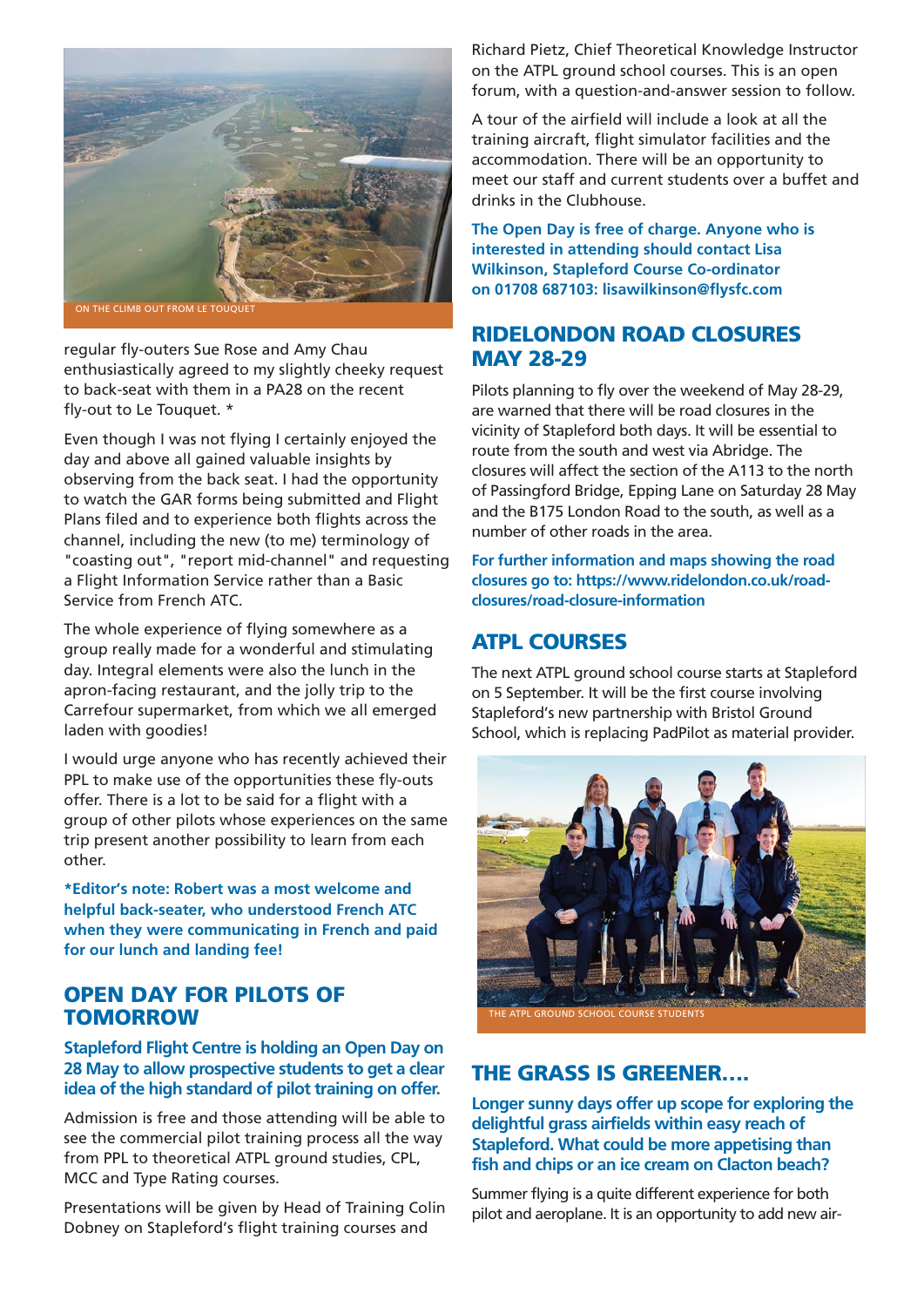fields to your logbook while exploring the countryside and coast in the south and east of England. Many of the smaller airstrips are unlicensed but still require Prior Permission (PPR) and several will provide a helpful briefing. Otherwise seek advice from instructors or other pilots familiar with the airfield. Where there is no radio at your destination talk to local traffic on Safetycom: 135.480, unless you are being looked after by a local radar service, or nearby RAF station as is the case for Crowfield. The added attraction of Crowfield is that the airfield is attached to a micro-brewery, and the beer is on sale to visiting pilots (to be brought back as cargo!).

When flying into a small grass strip, it is essential to check the condition, length, slope and surface of the runway before calculating weight, balance and performance. This is particularly important on a hot day when aircraft performance is seriously degraded and when you are fully loaded with passengers.

Consider the headwind/tailwind components. Do not take more fuel than you need. Also take water for pilot and passengers as there is no guarantee of catering facilities at your destination.

An overhead join enables you to get a sighting of the airfield but a go-around is even better preparation for landing at a new airfield, allowing you to gauge the runway condition and spot any potential obstacles.



Here are some favourite airfields experienced by those of us who have logged 100 or more different destinations, In addition to the regular favourites like Earls Colne, Rochester and Headcorn recommendations include: Audley End, Beccles, Crowfield, Enstone, Fowlmere, Great Oakley, Little Gransden, Monewden, Old Warden.

What could be more appetising than fish and chips or an ice cream on Clacton beach?

Pilots are reminded that permission is required to fly to Clacton. If you are intending to fly there, please ask reception. You will be advised to calculate weight and balance, and performance for your aircraft as this is a challenging short runway with a footpath crossing it. Brushing up on short field landing and take-off skills is advisable.

It is well worth the preparation for this short and scenic coastal flight with a beach within a ten-minute walk and plenty of seaside cafes.

# **SHORT FIELD TAKE OFFS AND LANDINGS**

### **Take-offs:**

Before setting off check the runway carefully and select the point by which you need to be airborne or if not abort the take-off, allowing sufficient distance to abort safely.

Make the most of every inch of runway. Take one stage of flap; feet firmly on the brakes as you do final checks; go to full power, release the breaks. Rotate at 45 kts in a C152, 55kts in a PA 28 and go for best angle of climb up to 300 ft QFE, raise the flap and adopt best rate of climb

### **Landings:**

Land into wind; take three stages of flap. In a C152 pitch for 55 kts; in a PA 28 pitch for 65kts. Aim for the threshold and be prepared to make a prompt decision to go around if you cannot be in the flare at the aiming point.

### **CUB SEEKS A NEW OWNER AS MAURICE STEPS DOWN**

**After more than two decades of instructing at Stapleford and introducing pilots to the joys of flying his Super Cub PA 18-150, G-BIJB, Maurice James is retiring. The Cub is looking for a new owner and operator.**

Maurice enjoyed a career in aerospace development and flight testing. He started with Rolls Royce working on the Olympus 593 engine for Concorde then joined Pratt and Whitney in Montreal.

"I started my PPL lessons in March 1969 at the company Flying Club in Beloil, Quebec. It was a short gravel, north/south runway so the crosswind lessons started on day 1."

Back in the UK he worked for British Aerospace on the Jaguar and Tornado flight test programmes and continued PPL flying at Blackpool. When he moved to BAe at Hatfield in 1981 at the start of the 146 flight test programme Maurice did his PPL flying from Hatfield. After the club was closed, he moved to Elstree where he also did an IMC rating

I joined Stapleford Flying Club in June 2000 then embarked on my CPL and Flight Instructor Rating training part-time flying mainly with Yuri Milner and Annabel Winter for my CPL and Keith Pogmore for my instructor rating.

"I delivered my first lesson on 25 May 2002 and took delivery of the Cub on 21 March 2003. Since then I have flown two or three days each week. I have flown almost all SFC's aircraft and have taught the PPL syllabus in the 152s and Warriors; Aeros in the Firefly and Aerobat and tailwheel conversions in the Super Cub.

"I had reached the stage of seeing the end of flying and a recent medical problem has brought that date a little closer than I had anticipated. So, JB is now up for sale either to an individual or ideally to a syndicate here at Stapleford."